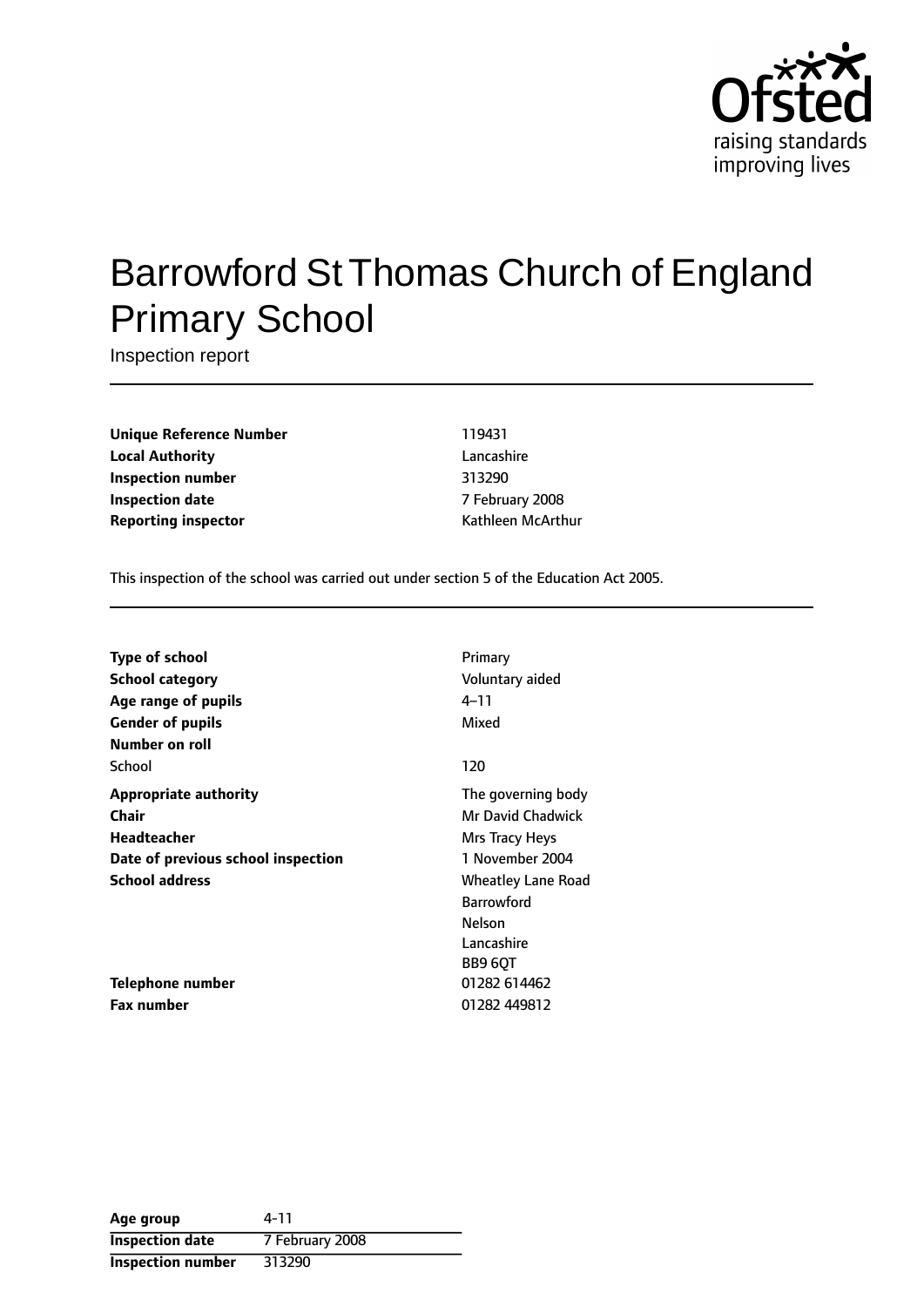© Crown copyright 2008

.

#### Website: www.ofsted.gov.uk

This document may be reproduced in whole or in part for non-commercial educational purposes, provided that the information quoted is reproduced without adaptation and the source and date of publication are stated.

Further copies of this report are obtainable from the school. Under the Education Act 2005, the school must provide a copy of this report free of charge to certain categories of people. A charge not exceeding the full cost of reproduction may be made for any other copies supplied.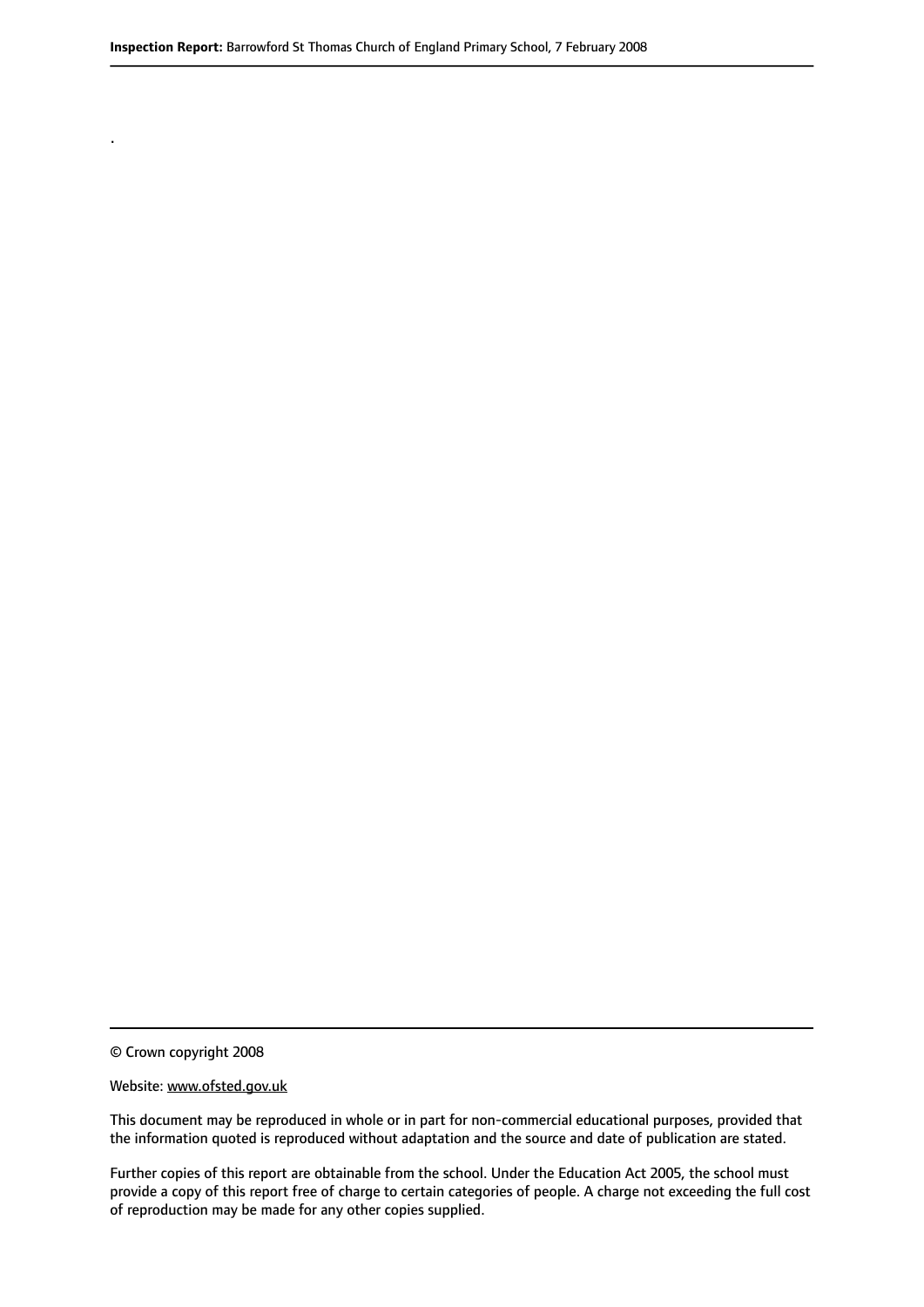## **Introduction**

The inspection was carried out by one Additional Inspector.

The Inspector evaluated the overall effectiveness of the school and investigated the following issues: the quality of provision in the Foundation Stage, pupils' personal development and well-being and the impact of the new leadership and management team. Evidence was gathered from the school's self-evaluation, national published assessment data, lesson observations and pupils' books. Discussions were held with staff, pupils and governors, and parents' questionnaires were scrutinised. Other aspects of the school's work were not investigated in detail but the inspector found no evidence to suggest that the school's own assessments, given in its self-evaluation, were not justified – although provision in the Foundation Stage was found to be good, rather than satisfactory. These have been included where appropriate in this report.

## **Description of the school**

The school is smaller than most. It stands in attractive landscaped grounds on the edge of the village. Most pupils come from the village and some travel in from nearby towns and villages. Nearly all pupils are of White British heritage. The proportion of pupils with learning difficulties and/or disabilities is lower than the national average. A much lower than average proportion of pupils is entitled to free school meals. There are two year groups in each of the four mixed-age classes. The headteacher has been in post for just over a year and the deputy headteacher has been in post for one term.

The school holds the Investors in People award, the Basic Skills Quality Mark and a Quality Mark for Physical Education.

### **Key for inspection grades**

| Grade 1 | Outstanding  |
|---------|--------------|
| Grade 2 | Good         |
| Grade 3 | Satisfactory |
| Grade 4 | Inadequate   |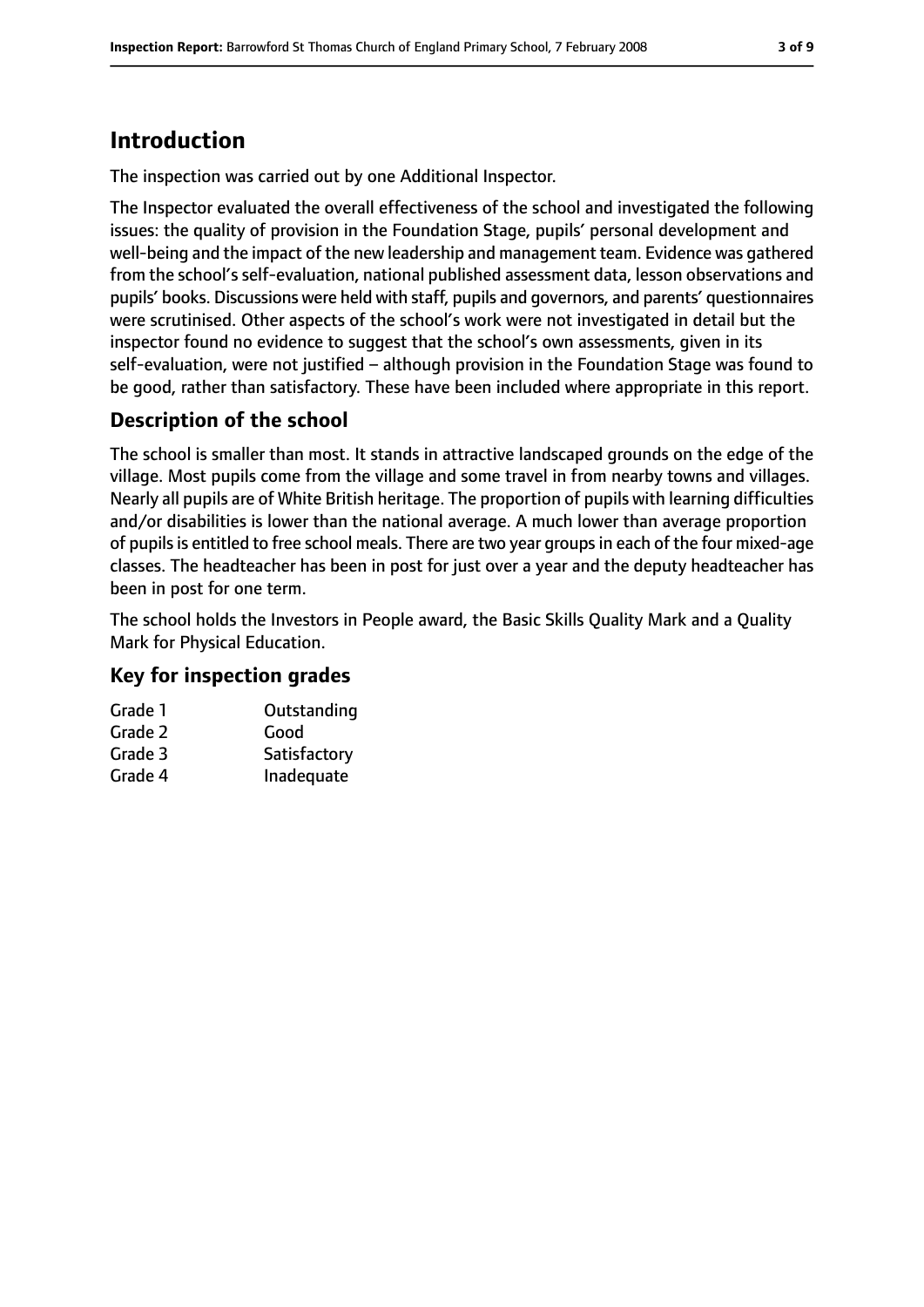## **Overall effectiveness of the school**

#### **Grade: 1**

This is an outstanding school that very successfully achieves its stated aims of welcoming all pupils into a safe and secure Christian environment and providing an excellent education. Pupils thrive, gain a love of learning and become mature and responsible members of the community who show high levels of care and concern for others. Parents are very supportive and many commented that their children are very happy at the school. Consequently, the school is a very popular choice.

Outstanding leadership, very high quality teaching and learning and very good use of the informative assessment systems result in excellent progress and high academic standards. Children enter the Foundation Stage with typical skills for their age and progress well in the Reception class. Progress speeds up through the school. One parent commented that teachers 'stretch' their pupils and set high standards; over time, standards have been consistently above average at the end of Key Stages 1 and 2. In 2007, every Year 6 pupil gained at least the expected level in all the national tests. They exceeded challenging targets to reach standards well above the national average. Pupils did particularly well in science with many achieving the higher level (Level 5). The school's information on pupils' progress, and work observed in books and lessons, shows that the current Year 6 pupils are well on course to match this. Those with learning difficulties and/or disabilities also progress very well because they receive very effective individual support.

Outstanding personal development, well-being and care result in very happy, confident pupils who are helpful, friendly and really work hard. Pupils commented, 'School is fun' and excellent relationships contribute most effectively to their rapid progress. Older pupils are especially helpful towards the little ones. Attendance is well above average and all arrangements for safeguarding pupils meet current requirements. Pupils have a very good understanding of eating sensibly and exercising to be healthy. Behaviour is good overall and very good in lessons, ensuring that learning proceeds purposefully in a harmonious environment. Pupils feel very safe in school and know they can take any problems to a teacher or to the head boy or head girl. Play leaders and school councillors are really proud of their contributions to the school community, as are those who have recently trained to lead the afternoon 'Energise' sessions. Concern for the wider world is shown through keen involvement in fundraising activities. High academic standards and outstanding personal and social skills give pupils an excellent basis for the next steps in their future lives. Spiritual, moral, social and cultural development is outstanding. Pupils are thoughtful and reflective, with a very strong understanding of the difference between right and wrong. Links with the Building Bridges in Pendle project and the Pendle Small School's Network, promote awareness of, and respect for, different cultures and ways of life. Very good, active links with the church and the parish enhance all aspects of pupils' personal, moral and social development. Many parents commented how much they value the school's Christian ethos.

High quality teaching results in outstanding academic and personal skills. The staff are fully committed to ensuring every pupil reaches his or her full potential. Lessons are very well planned and organised, making full use of every available resource to stimulate and involve pupils in their learning. The teaching assistants provide very skilled support. The good curriculum provides a varied range of activities and an excellent programme for personal and social education. Careful adaptations ensure the learning needs of every pupil in the mixed-age classes are met very well. A current school priority is to develop more links between subjects to make learning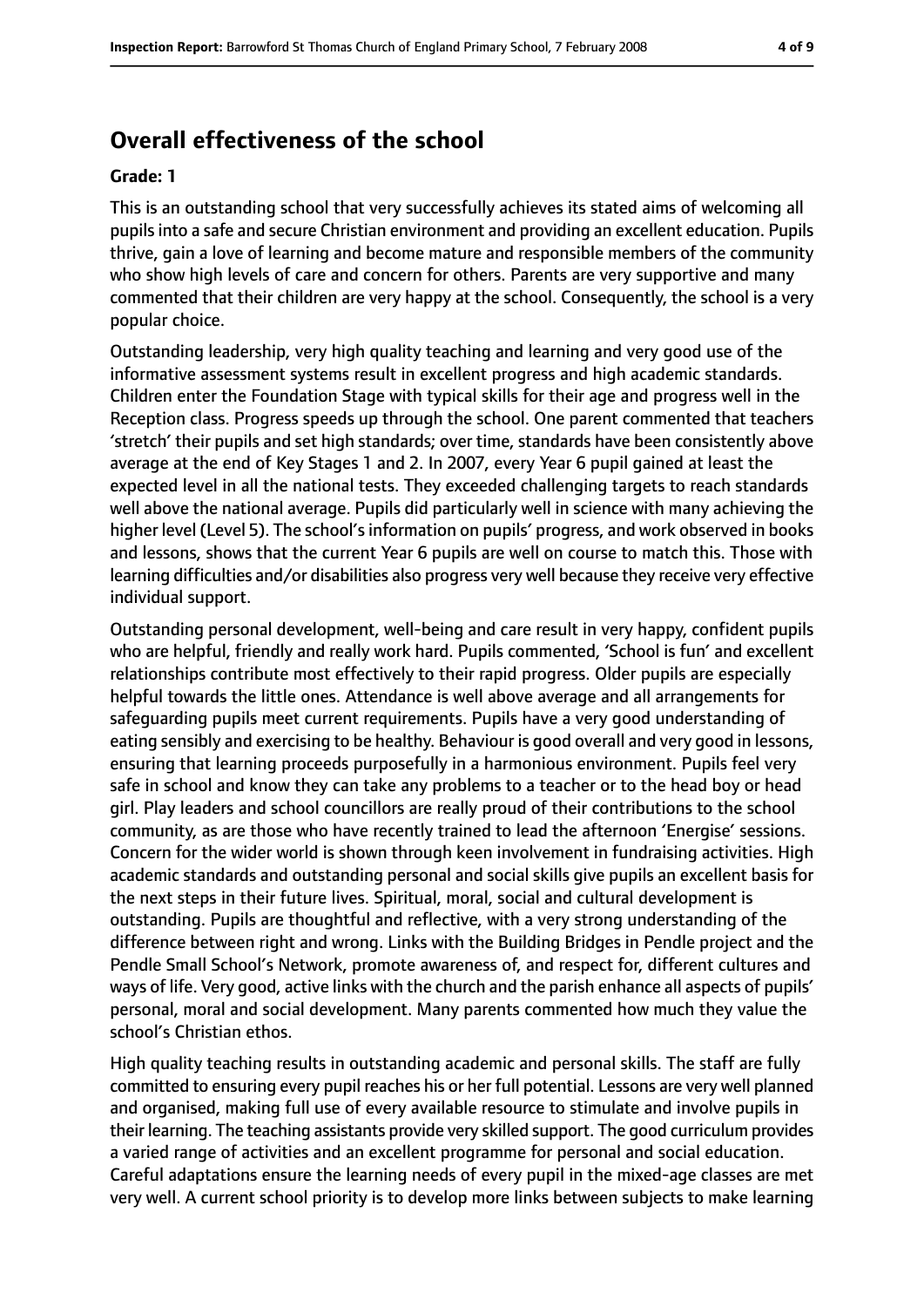more meaningful and relevant. For example, literacy, history and personal and social education were linked effectively when Year 3 and Year 4 pupils wrote imaginatively about the feelings of wartime evacuees. Pupils really appreciate working with information and communication technology equipment and demonstrate good skills. Visits, visitors, clubs and additional sports and music coaching enrich the curriculum very well and contribute strongly to cultural development. Pupils spoke enthusiastically about a Manchester museum, the local Heritage Centre and the forthcoming visit to see the musical 'Joseph and the Amazing Technicolor Dream Coat'' saying, 'School trips are really good.' Pastoral care is excellent. Very good systems track and monitor academic progress meticulously; they provide valuable information for planning learning activities and ensure help is quickly and effectively directed. Pupils are closely involved in evaluating how well they are doing and have very good knowledge of what to do to reach their next targets.

The headteacher provides outstanding leadership, skilfully supported by the new deputy headteacher. Working as a strong team, they have quickly gained the support of all staff, governors and the school community to implement a very clear vision for improvement based on honest self-evaluation. The inspection found the school evaluated its overall performance accurately, but was a little modest in some areas. Governance is excellent; governors are very committed and their knowledge of the school givesthem a secure base from which they question and challenge. The budget is shrewdly managed, giving excellent value for money with funds carefully earmarked for improvements. Strong links with local schools and all external support agencies support learning and personal development effectively, particularly for the pupils with learning difficulties and/or disabilities. The leadership team has made a very positive impact, seen in outstanding achievement and standards and pupils' personal development and well-being. All issues from the previous inspection have been thoroughly tackled. Consequently, there is excellent capacity for further improvement.

### **Effectiveness of the Foundation Stage**

#### **Grade: 2**

Children make a good start in school due to good provision in the Foundation Stage. The warm, welcoming and very caring ethos ensures they feel settled and very secure so that they quickly gain confidence and are eager to learn. They make good progress because they are taught well and take part in an interesting range of practical investigational activities in all areas of learning. Children do not have enough opportunity to choose and plan learning activitiesfor themselves. The school has identified this as an area to be developed. Children speak and listen well and were very keen to experience cooking and tasting different foods for the Chinese New Year. They really enjoy working outdoors in the dedicated area provided since the previous inspection. By the time they move to Year 1, the very great majority of the children reach, and many exceed, the expected levels for their age in all areas of learning.

### **What the school should do to improve further**

■ Ensure children in the Reception class have more opportunities to choose and plan learning activities independently.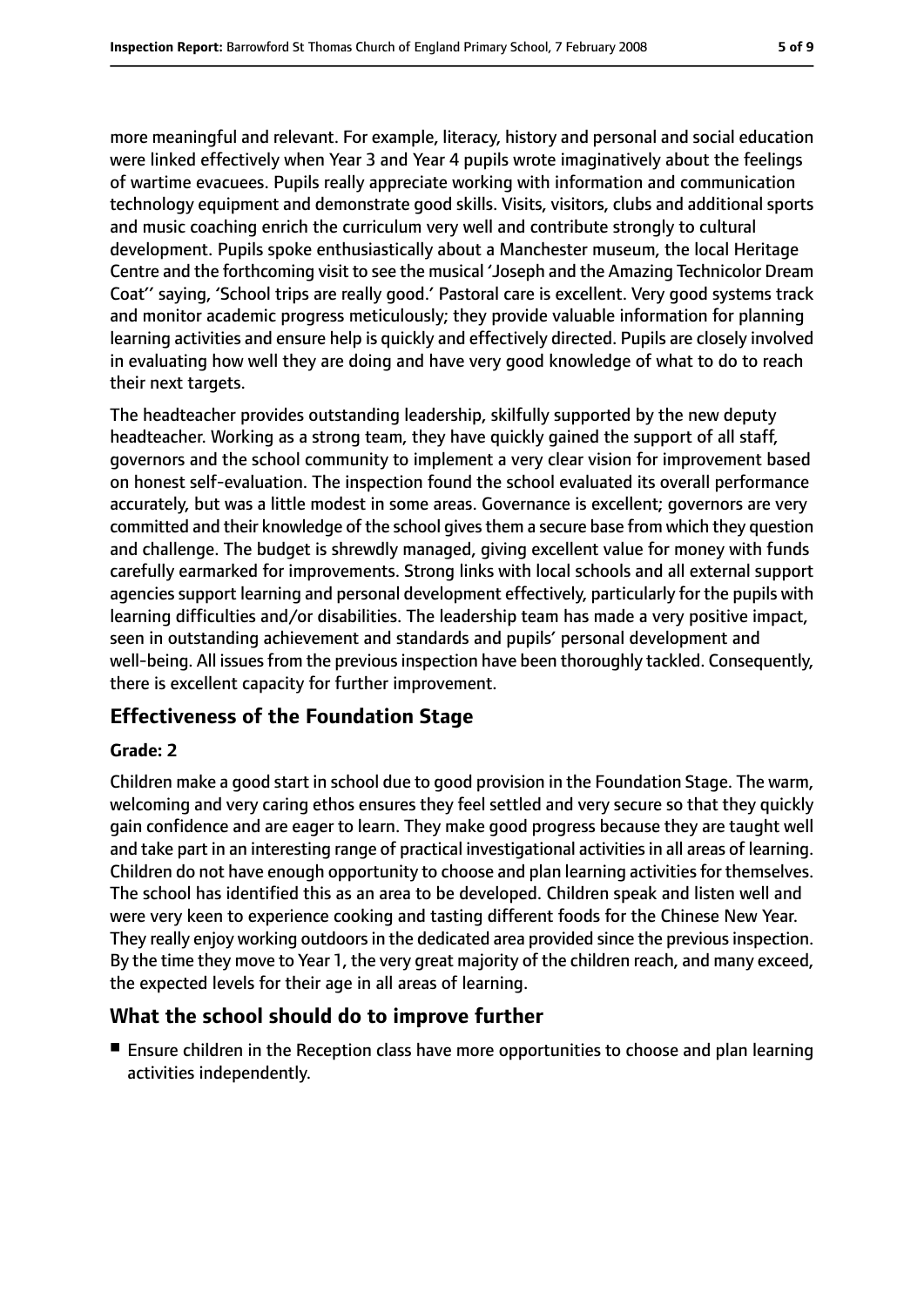**Any complaints about the inspection or the report should be made following the procedures set out in the guidance 'Complaints about school inspection', which is available from Ofsted's website: www.ofsted.gov.uk.**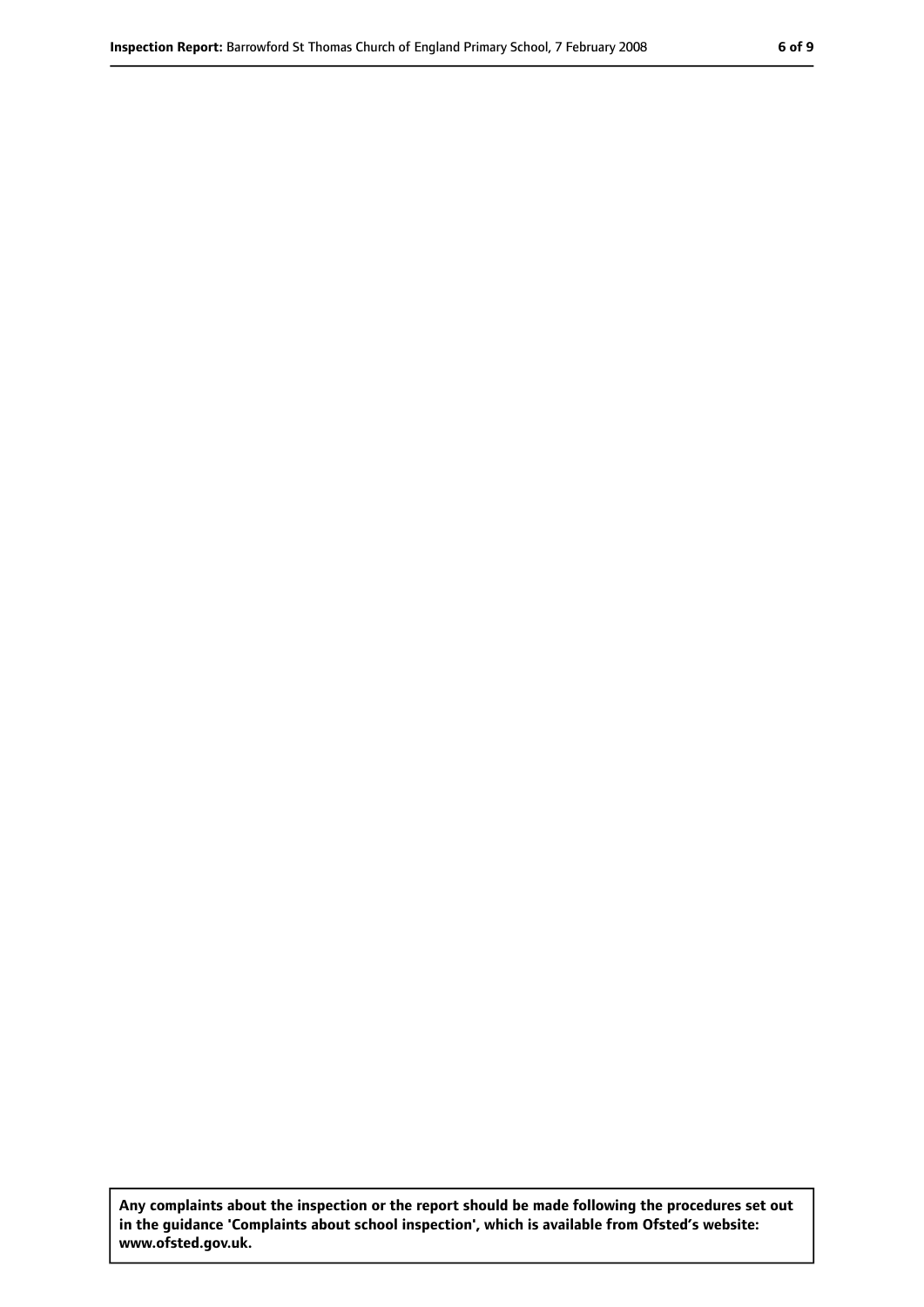# **Inspection judgements**

| $\dot{ }$ Key to judgements: grade 1 is outstanding, grade 2 good, grade 3 satisfactory, and | School         |
|----------------------------------------------------------------------------------------------|----------------|
| arade 4 inadequate                                                                           | <b>Overall</b> |

## **Overall effectiveness**

| How effective, efficient and inclusive is the provision of education, integrated<br>care and any extended services in meeting the needs of learners? |     |
|------------------------------------------------------------------------------------------------------------------------------------------------------|-----|
| Effective steps have been taken to promote improvement since the last<br>inspection                                                                  | Yes |
| How well does the school work in partnership with others to promote learners'<br>well-being?                                                         |     |
| The effectiveness of the Foundation Stage                                                                                                            |     |
| The capacity to make any necessary improvements                                                                                                      |     |

### **Achievement and standards**

| How well do learners achieve?                                                                               |  |
|-------------------------------------------------------------------------------------------------------------|--|
| The standards <sup>1</sup> reached by learners                                                              |  |
| How well learners make progress, taking account of any significant variations between<br>groups of learners |  |
| How well learners with learning difficulties and disabilities make progress                                 |  |

## **Personal development and well-being**

| How good is the overall personal development and well-being of the<br>learners?                                  |  |
|------------------------------------------------------------------------------------------------------------------|--|
| The extent of learners' spiritual, moral, social and cultural development                                        |  |
| The extent to which learners adopt healthy lifestyles                                                            |  |
| The extent to which learners adopt safe practices                                                                |  |
| How well learners enjoy their education                                                                          |  |
| The attendance of learners                                                                                       |  |
| The behaviour of learners                                                                                        |  |
| The extent to which learners make a positive contribution to the community                                       |  |
| How well learners develop workplace and other skills that will contribute to<br>their future economic well-being |  |

## **The quality of provision**

| How effective are teaching and learning in meeting the full range of the<br>learners' needs?          |  |
|-------------------------------------------------------------------------------------------------------|--|
| How well do the curriculum and other activities meet the range of needs<br>and interests of learners? |  |
| How well are learners cared for, quided and supported?                                                |  |

#### **Annex A**

 $^1$  Grade 1 - Exceptionally and consistently high; Grade 2 - Generally above average with none significantly below average; Grade 3 - Broadly average to below average; Grade 4 - Exceptionally low.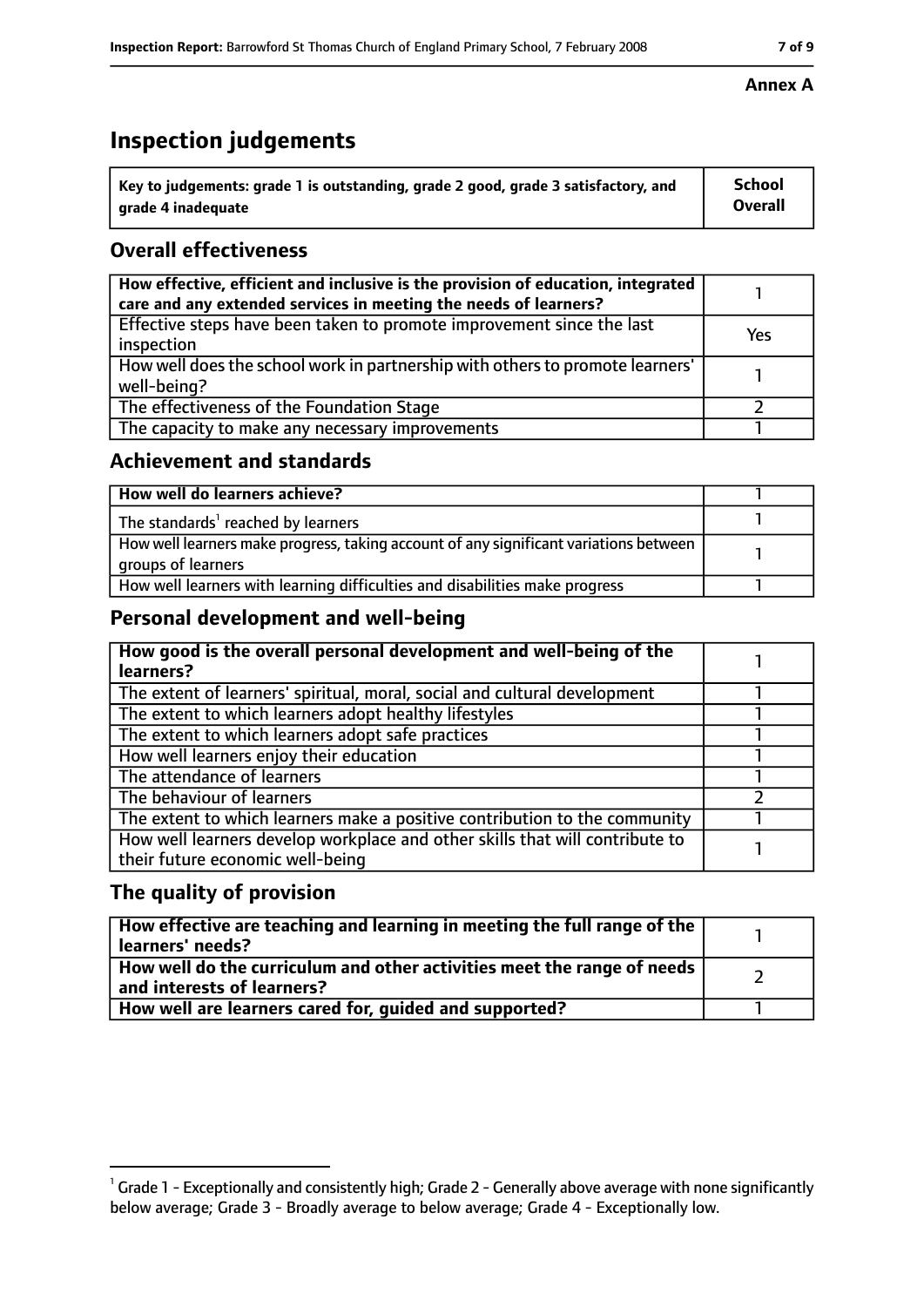#### **Annex A**

# **Leadership and management**

| How effective are leadership and management in raising achievement<br>and supporting all learners?                                              |     |
|-------------------------------------------------------------------------------------------------------------------------------------------------|-----|
| How effectively leaders and managers at all levels set clear direction leading<br>to improvement and promote high quality of care and education |     |
| How effectively leaders and managers use challenging targets to raise standards                                                                 |     |
| The effectiveness of the school's self-evaluation                                                                                               |     |
| How well equality of opportunity is promoted and discrimination tackled so<br>that all learners achieve as well as they can                     |     |
| How effectively and efficiently resources, including staff, are deployed to<br>achieve value for money                                          |     |
| The extent to which governors and other supervisory boards discharge their<br>responsibilities                                                  |     |
| Do procedures for safequarding learners meet current government<br>requirements?                                                                | Yes |
| Does this school require special measures?                                                                                                      | No  |
| Does this school require a notice to improve?                                                                                                   | No  |